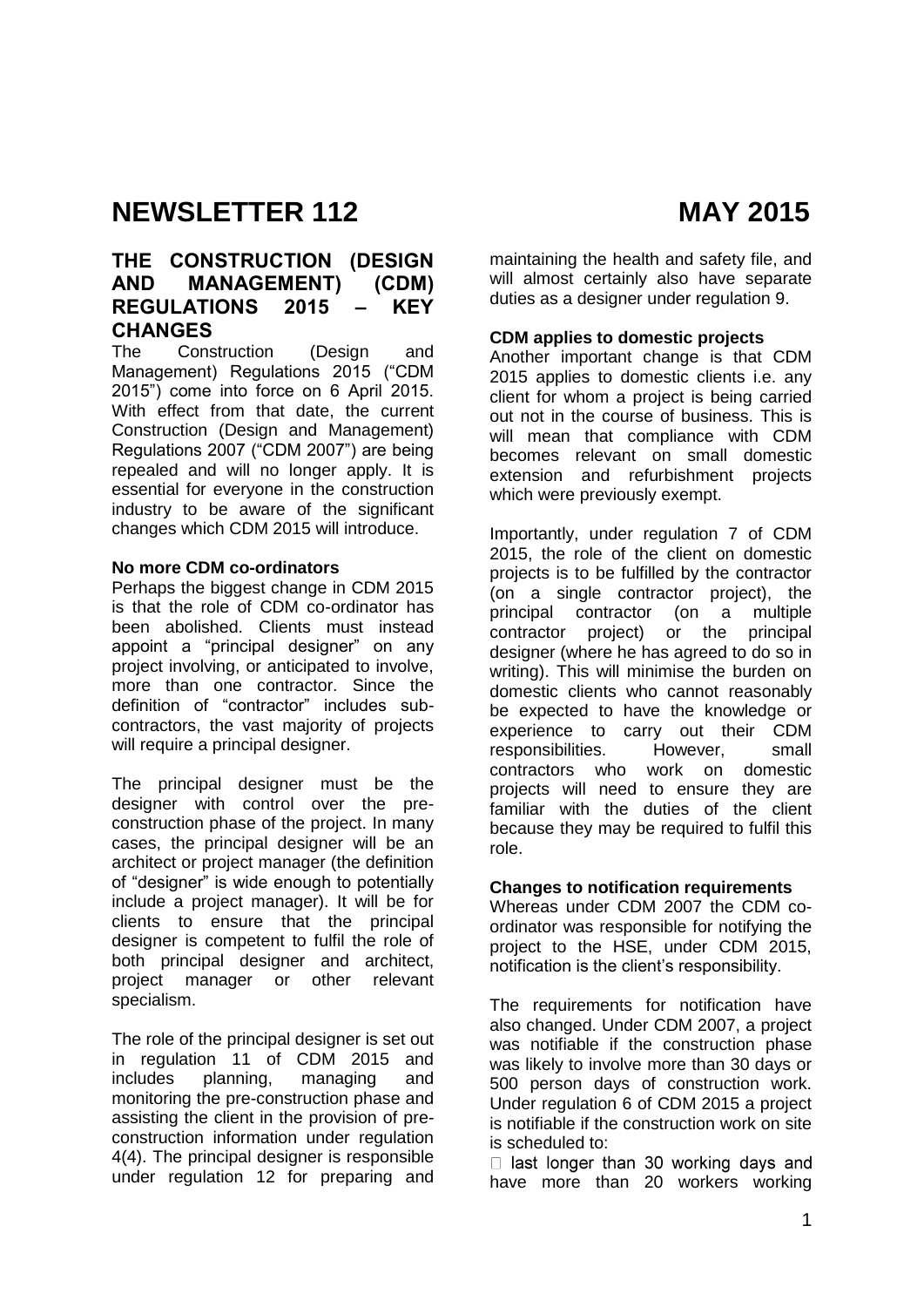simultaneously at any point during the project; or

 $\Box$  exceed 500 person days.

The changed criteria are likely to reduce the number of notifiable projects. However, notification is also no longer significant for the purposes of triggering additional CDM duties. For example, under CDM 2007, a principal contractor was required to be appointed if the project was notifiable. Under CDM 2015, the trigger for appointing a principal contractor is whether the project involves more than one contractor (including sub-contractors).

#### **Construction phase plan always required**

Under CDM 2007, a construction phase plan was only required for a notifiable project. Under CDM 2015, a construction phase plan is always required. Where a project involves only one contractor, and therefore no principal contractor has been appointed, the construction phase plan must be drawn up by the contractor.

### **Approved Code of Practice repealed**

The Approved Code of Practice ("ACOP") which accompanies CDM 2007 is also being revoked with effect from 6 April 2015 and is to be replaced with HSE Legal (L) Series Guidance. The HSE consultation conducted prior to the introduction of CDM 2015 found that the ACOP was too lengthy and difficult to follow.

### **Transitional arrangements**

For live projects, there will be a transition period running from 6 April 2015 until 6 October 2015. Full details of this period are set out in Schedule 4 to CDM 2015, with the key points being as follows:

 $\Box$  On projects where a CDM co-ordinator has already been appointed, the client has until 6 October 2015 to replace its CDM co-ordinator with a principal designer (unless the construction phase will complete before that date).

During the transition phase. CDM coordinators will have revised duties in order to comply with CDM 2015.

 $\Box$  For projects where a CDM co-ordinator has not yet been appointed and where there will be more than one contractor, a principal designer must be appointed instead.

 $\Box$  On projects with no principal contractor appointed, a principal contractor must be appointed as soon as practicable if the project involves more than one contractor.  $\Box$  A principal contractor already appointed under CDM 2007 will remain principal contractor for the purposes of CDM 2015.

 $\Box$ On a project involving only one contractor, the contractor must draw up a construction phase plan as soon as reasonably practicable.

Any pre-construction information,  $\Box$ construction phase plan or health and safety file produced under CDM 2007 will be deemed to have been provided under CDM 2015.

□ Notifications to the HSE under CDM 2007 will still be valid for the purposes of CDM 2015.

### **Contractual changes**

Due to the transitional arrangements, there is no real need to amend existing contracts to refer to CDM 2015 once it comes into force, but contracts which have not yet been entered into and where work will start after 6 April 2015 should be amended to refer to CDM 2015.

On the consultant side, CDM co-ordinator appointment documents will no longer be required and standard design consultant appointments will need to be amended to cater for the possibility of a designer being appointed as a "principal designer".

Neither the current RIBA Standard Conditions of Appointment nor the ACE Agreements expressly refer to CDM 2007, but the template schedules of services which accompany them do, so are likely to require amendment.

As for building contracts, JCT have confirmed that they will shortly be issuing a supplementary amendment for CDM 2015, which will need to be incorporated into all contracts where work will start after 6 April 2015.

The NEC3 Engineering and Construction Contract does not require amendment as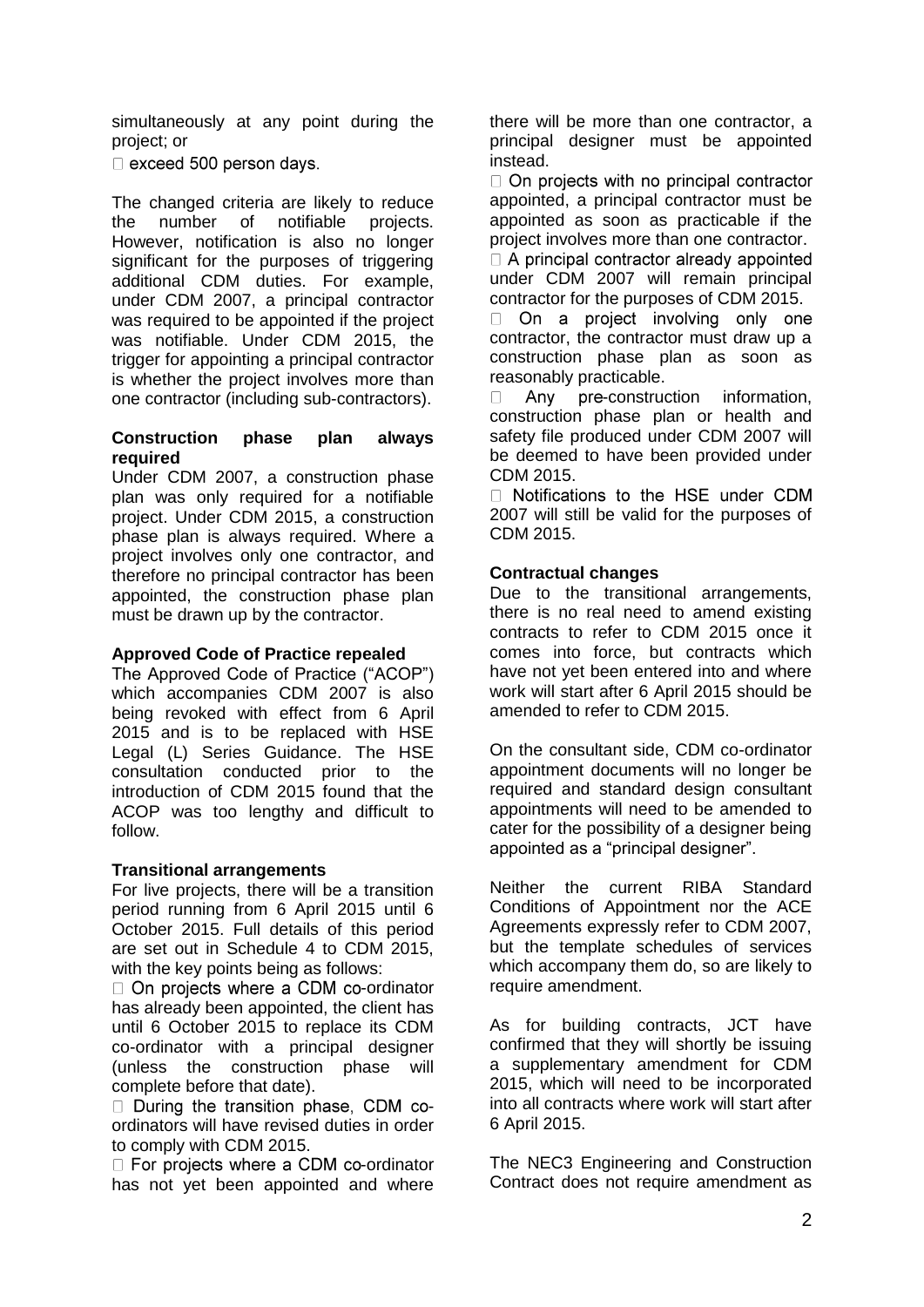it does not refer expressly to CDM 2007, although standard Z clauses and Works Information documents should be checked to see if they contain any references to CDM 2007 which need updating.

The Infrastructure Conditions of Contract standard forms contain a specific clause relating to CDM 2007 which will need to be updated. It is unclear whether the ICC publishers will issue an official update covering this.

The MF/1 Model Form of Contract Revision 6 and the FIDIC forms of contract do not expressly refer to CDM 2007, although standard schedules of bespoke amendments to these contracts may do so, in which case they would need updating.

Where a contract has not yet been entered into but work will start before 6 April 2015 (and will therefore initially fall under CDM 2007), the parties may wish to add wording to the contract acknowledging that CDM 2015 will come into force during the course of the project and that they will comply with it.

# **CHANGES TO CITB GRANTS SCHEME**

Following the changes to the way in which CITB Levy is calculated, the CITB Grants Scheme has now been revised and the categories of employee that employers can claim grant for will change from **1 August 2015**.

The changes to the CITB Levy will make it more closely aligned to the HMRC Construction Industry Scheme (CIS) and on their 2016 Levy return employers will be required to declare payments made to NET CIS Sub-Contractors between 6 April 2015 and 5 April 2016. There will be a short transition period from 6 April 2015 until 31 July 2015 when employers will be able to claim grant for training undertaken by NET CIS Sub-Contractors as well as PAYE employees and Labour Only Sub-Contractors (LOSC). However, from the new CITB Grants Scheme year on 1 August 2015, employers will no longer be

able to claim grant for Labour Only Sub-Contractors.

The grant day rate will remain at £50 per employee per day for the new 2015/16 Grants Scheme year; however, the Supplementary Payment made to employers who submit their Levy returns on time will return to its original rate of 10% from 1 August 2015, after having been at an increased rate of 22% for the last few years.

NSCC Training Manager Sarah Wicks said: *"As we build up the industry's skills capabilities, it is vital that the CITB Levy and Grant system is used to support the training and qualifications that the industry needs. Employers should ensure that they submit their Levy Return on time so they can claim the grants available and there is advice and support available from CITB and NSCC."* Further information on the changes to the CITB Levy is available on the **[CITB website](http://www.citb.co.uk/levy-grant/levy-simplification/)**.

# **AT A GLANCE CURRENT AND FORTHCOMING CHANGES TO EMPLOYMENT LAW**

April sees a number of significant Employment Law developments. Whilst Shared Parental Leave has attracted all the publicity, there are other changes that will also take effect.

### **APRIL 2015**

- For dismissals that take effect on or after 6 April 2015, the maximum compensatory award for unfair dismissal has increased to £78,335 or is capped at 52 weeks' pay if the employee's annual salary is less than £78,335.
- A "week's pay" for calculating the basic award for unfair dismissal and for statutory redundancy purposes has increased to £475.
- Shared Parental Leave (SPL) is now available to parents of children due to be born or placed for adoption on or after 5 April 2015.
- Additional Paternity Leave is being replaced by SPL and will not be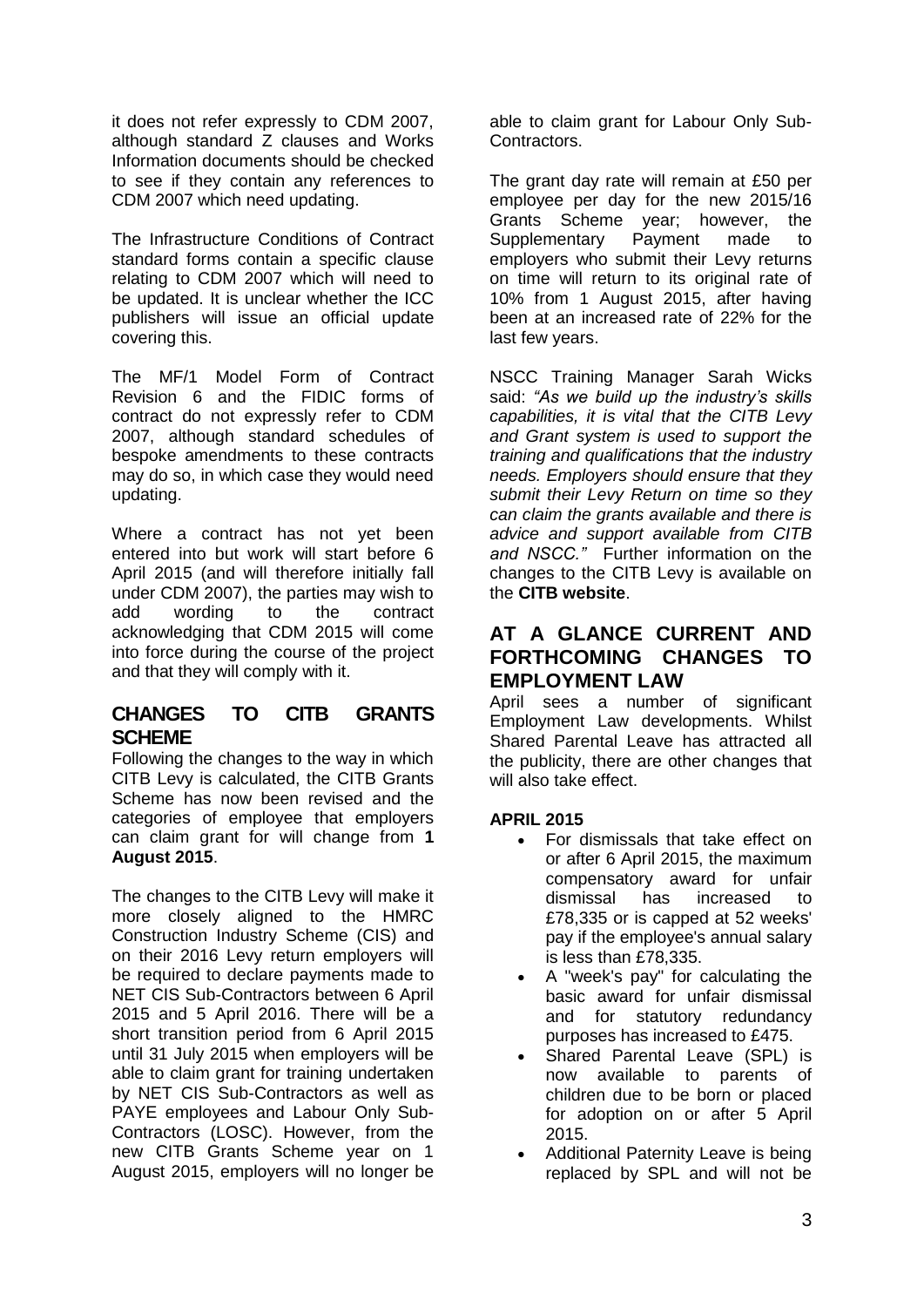available where the expected week of childbirth starts on or after 5 April 2015.

- There is the annual increase to Statutory Maternity, Paternity, Adoption and Shared Parental Pay: this has been increased to £139.58 per week.
- Adoptive parents no longer need to have 26 weeks' service in order to benefit from Adoption Leave and Pay.
- New rights for the primary adopter to take paid time off for up to five adoption appointments and for the secondary adopter to take unpaid time off for up to two adoption appointments.
- The right to unpaid Parental Leave has been extended to parents of any child under the age of 18.

 Surrogate parents (who meet the eligibility criteria) can now take Ordinary Paternity Leave and Pay, Adoption Leave and Pay and Shared Parental Leave and Pay.

### **MAY 2015**

• The 'Fit for Work' service which will provide occupational health assessments and assist employees who have been absent for four weeks or more to return to work is expected to be fully operational throughout the UK by the end of May 2015.

### **JULY 2015**

• From 1 July, the two year cap on backdated holiday pay claims raised in the Employment Tribunal will come into force. This cap will apply only to claims raised on or after 1 July 2015.

| <b>YEAR</b> | <b>JAN</b> | <b>FEB</b> | <b>MAR</b> | <b>APR</b> | MAY | <b>JUN</b> | JUL | <b>AUG</b> | <b>SEPT</b> | OCT | <b>NOV</b> | <b>DEC</b> |
|-------------|------------|------------|------------|------------|-----|------------|-----|------------|-------------|-----|------------|------------|
|             |            |            |            |            |     |            |     |            |             |     |            |            |
| 2005        | 711        | 713        | 713        | 713        | 713 | 714        | 769 | 769        | 769         | 768 | 769        | 770        |
| 2006        | 769        | 770        | 770        | 769        | 769 | 769        | 793 | 794        | 793         | 793 | 793        | 793        |
| 2007        | 793        | 795        | 795        | 795        | 795 | 795        | 824 | 825        | 825         | 825 | 826        | 826        |
| 2008        | 826        | 827        | 827        | 831        | 831 | 832        | 874 | 874        | 874         | 873 | 873        | 874        |
| 2009        | 874        | 875        | 874        | 874        | 875 | 875        | 875 | 875        | 875         | 876 | 876        | 876        |
| 2010        | 876        | 878        | 878        | 878        | 879 | 879        | 879 | 879        | 879         | 879 | 880        | 880        |
| 2011        | 880        | 885        | 885        | 885        | 888 | 889        | 898 | 898        | 909         | 908 | 908        | 911        |
| 2012        | 910        | 911        | 913        | 912        | 910 | 912        | 912 | 914        | 915         | 915 | 924        | 924        |
| 2013        | 939        | 940        | 943        | 942        | 941 | 938        | 937 | 937        | 938         | 937 | 937        | 937        |
| 2014        | 941        | 941        | 942        | 941        | 941 | 941        | 961 | 961        | 961         | 960 | 960        | 962        |
| 2015        | 961        | 961*       | $961*$     | 960*       |     |            |     |            |             |     |            |            |

## Monthly Bulletin of Indices

\*Provisional